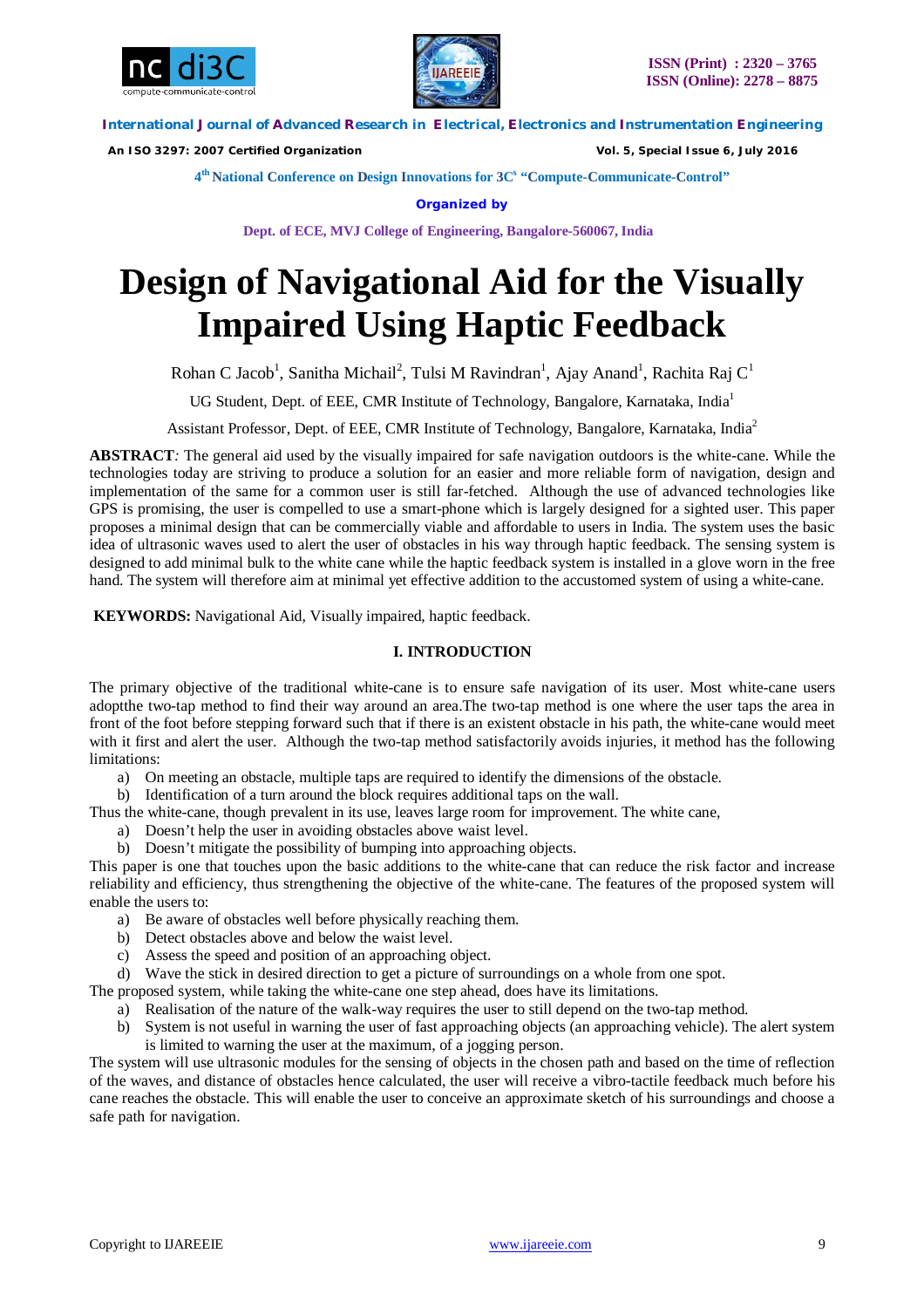



 *An ISO 3297: 2007 Certified Organization Vol. 5, Special Issue 6, July 2016*

**4 th National Conference on Design Innovations for 3C s "Compute-Communicate-Control"** 

**Organized by**

**Dept. of ECE, MVJ College of Engineering, Bangalore-560067, India**



Fig.1 Architecture for obstacle detection

#### **II.THE MOUNT MODIFICATION**

The white-cane is the mount on which the sensing circuit is to be installed. The system will consist of two ultrasonic modules angled such that one covers the area with a beam angle of 15 degrees below the normal to the cane and the other covering the same area above the normal to the cane at that point. The positioning should thus ensure that the system can detect obstacles above and below the waistline of the user. This system will consist of the two ultrasonic modules, an arduino pro-mini and a RF transmitter, thus adding minimal weight to the original cane design. The arduino pro-mini will be programmed to calculate the distance of the obstacle from the user and transmit the value to the feedback system.

The ultrasonic module to be used has to be triggered by a 10us long pulse to initiate the transmission of 8 cycles of ultrasonic waves. The duration for which the ECHO pin of the sensor is high determines the time taken for the reflection of the wave from the object.



Fig.2. Timer diagram for trigger and Echo

The calculation of this time thus enables calculation of the distance between the cane and the object. Distance is to be calculated using the reflection time of the ultrasonic waves using the formula: Distance= (time\*speed of sound)/2

## **III.FEEDBACK SYSTEM**

The alert system is in the form of vibro-tactile feedback. The system is to be incorporated in a glove on the free hand rather than on the cane itself in-order to allow the user to hold the cane in any position as he wishes. The glove will consists of another arduino along with two3V button vibrators, one positioned right below the fingers and the other positioned a little above the wrist corresponding to the two sensors. The lower button vibrator alerts the user about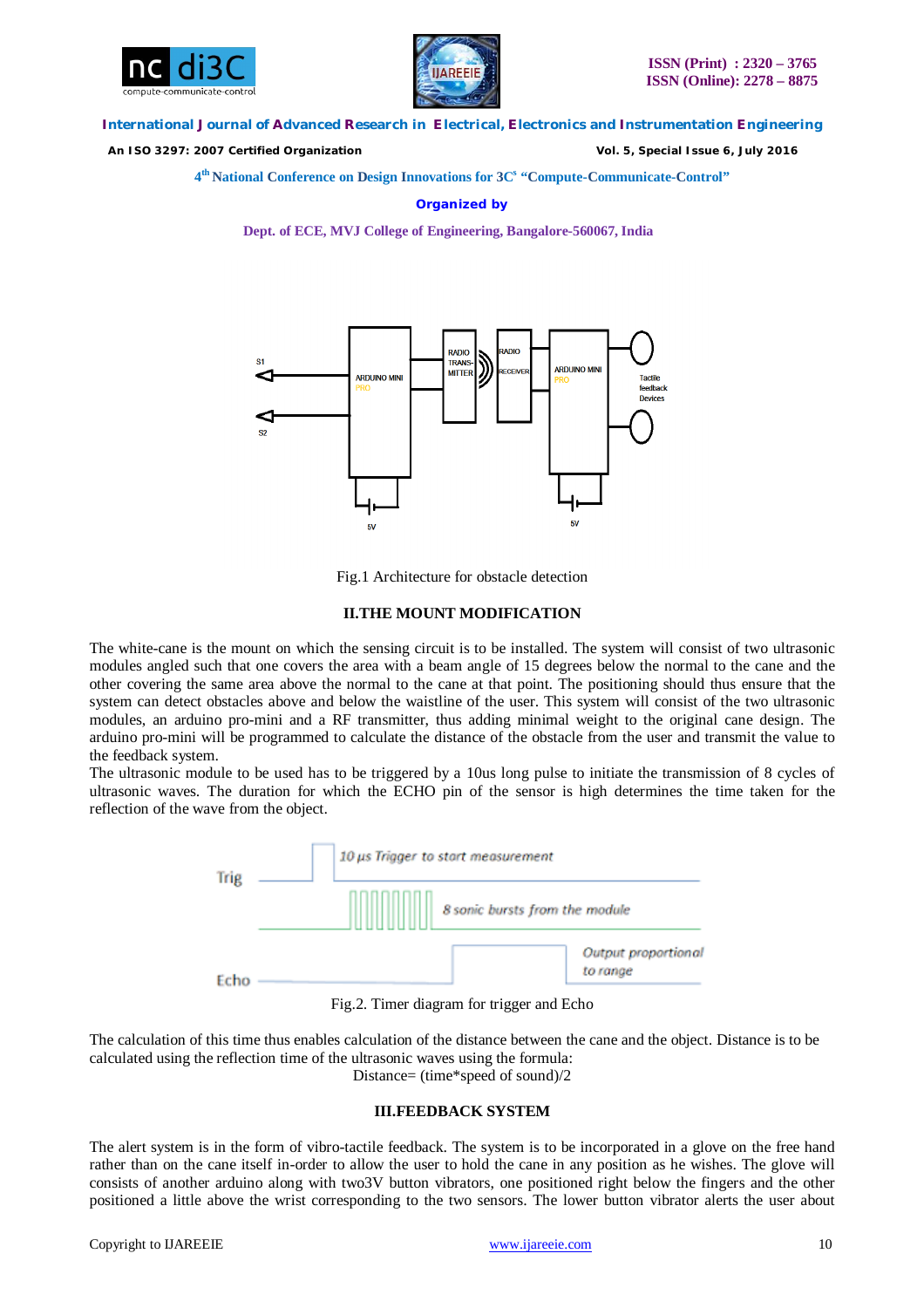



 *An ISO 3297: 2007 Certified Organization Vol. 5, Special Issue 6, July 2016*

**4 th National Conference on Design Innovations for 3C s "Compute-Communicate-Control"** 

## **Organized by**

**Dept. of ECE, MVJ College of Engineering, Bangalore-560067, India**

objects below the waistline while the upper one alerts the user about objects above the waistline. The vibrators are to alert the user in three different manners:

*Alert1*: Brief vibrations indicating that the object is 4 meters away.

*Alert2*: Intermittent vibrations indicating that the obstacle is within 2 meters away.

*Alert3*: Continuous vibrations indicating that the obstacle is within a meter away.

The vibrators are connected to the PWM pins of the arduino and the duty cycle of the input to the vibrators is altered based on the value of distance calculated. Thus the variation in the vibro-tactile feedback is achieved as mentioned. The alert system is thus capable of creating an idea of the obstacles in the path of the user well-in-advance, thus helping him navigate better.

## **VI. ALGORITHM**

**Controller:** ATmega328 (in arduino pro-mini)

**Language**: C++

**For the sensor circuit:**

*Ste*p 1: Start

*Ste*p *2:* Define trigger, echo pins of ultrasonic module and input pin of transmitter

*Step 3:* Intialise time and distance as variables

*Step 4:* Send 10us HIGH to trigger

*Step 5:* Calculate time by counting time period for which ECHO pin is set HIGH.

*Step 6:* Calculate distance using formula: distance= (time\*speed of sound)/2

*Step 7*: Transmit the value of calculated distance

*Step 8*: Go to step 4

#### **For the feedback circuit:**

*Step 1:* Start

*Step 2:* Initialise variable distance.

*Step 3:* Define receiver and vibrator pins (use PWM)

*Step 4:* Get distance value from receiver

*Step 5:* If distance<4

If distance<1

Output pulse with 90% duty cycle to vibrator

If distance<2

Output pulse with 50% duty cycle to vibrator

Else

Output pulse with 25% duty cycle to vibrator

*Step 6:* Go to step 4

## **V. SYSTEM FLEXIBILITY**

The system thus proposed is the basic modification to be introduced. However, the system is simple and hence will allow plenty space for modification and introduction of other technologies eventually. The system may be taken to the next level by incorporating a GPS aided mapping system that records the surroundings of any particular area, keeping in memory the important, user-defined check-points. The introduction of any such improvisations will not be hindered by the existing system while the existing system will function smoothly in parallel with the additions.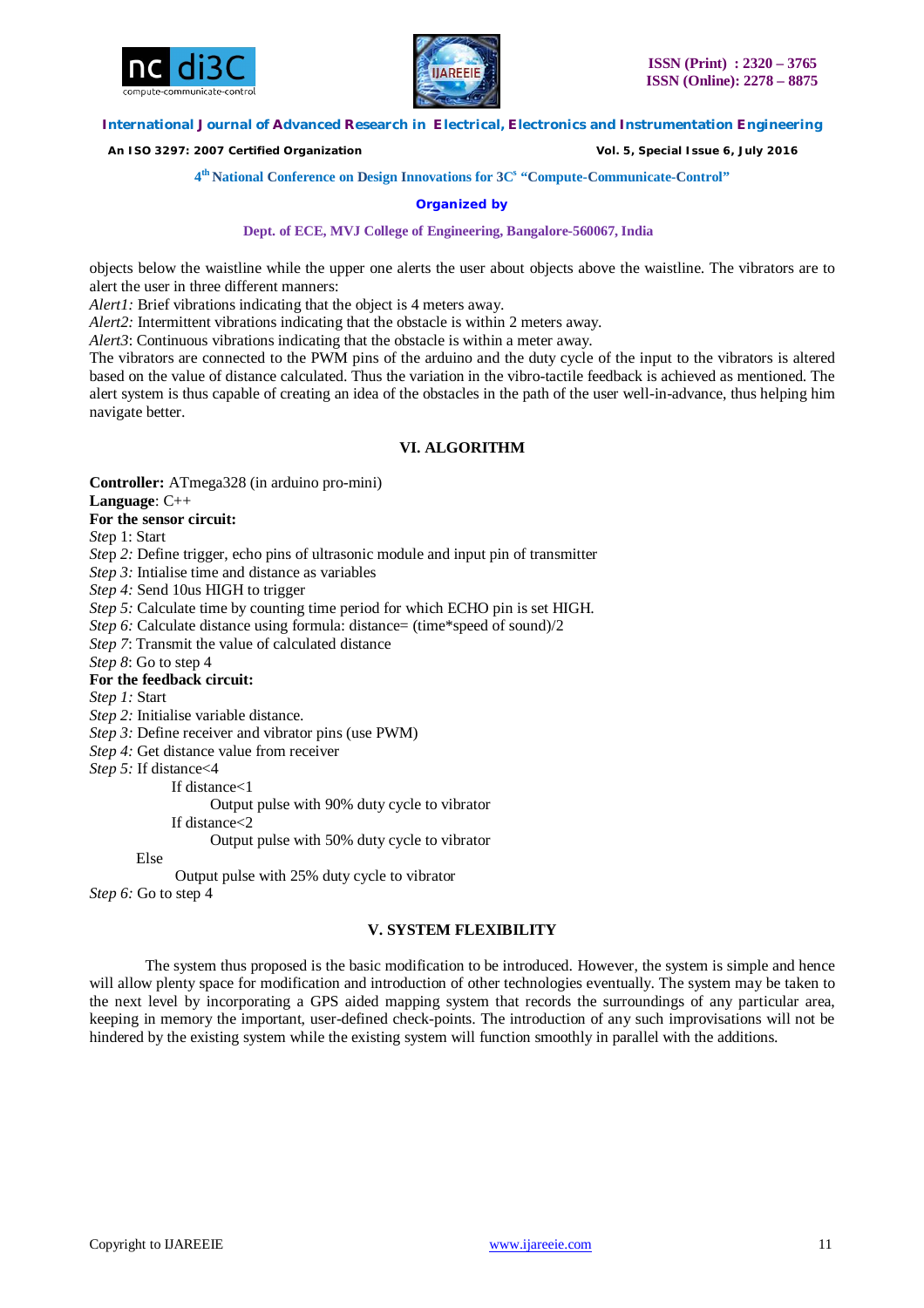



 *An ISO 3297: 2007 Certified Organization Vol. 5, Special Issue 6, July 2016*

**4 th National Conference on Design Innovations for 3C s "Compute-Communicate-Control"** 

**Organized by**

**Dept. of ECE, MVJ College of Engineering, Bangalore-560067, India**

# **VII.RESULT**

The system, on operation, is expected to reflect its efficiency through the appropriate outputs given to the vibrators on calculation of the distance between detected obstacles and the cane.

Fig.3 is the output seen when the distance calculated is between 400 and 200 cm and corresponds to 25% duty cycle



Fig.4 t 50% duty cycle pulse generated when calculated distance lies between 100 and 200 cm

The figures above show the output pulses at the PWM outputs connected to the vibrators. Fig.1 is the output seen when the distance calculated is between 400 and 200 cm and corresponds to 25% duty cycle. Fig. 2 corresponds to the 50% duty cycle pulse generated when calculated distance lies between 100 and 200 cm. Fig. 3 corresponds to the 90% duty cycle pulse generated when calculated distance lies within 100 cm.



Fig.3. 90% duty cycle pulse generated when calculated distance lies within 100 cm